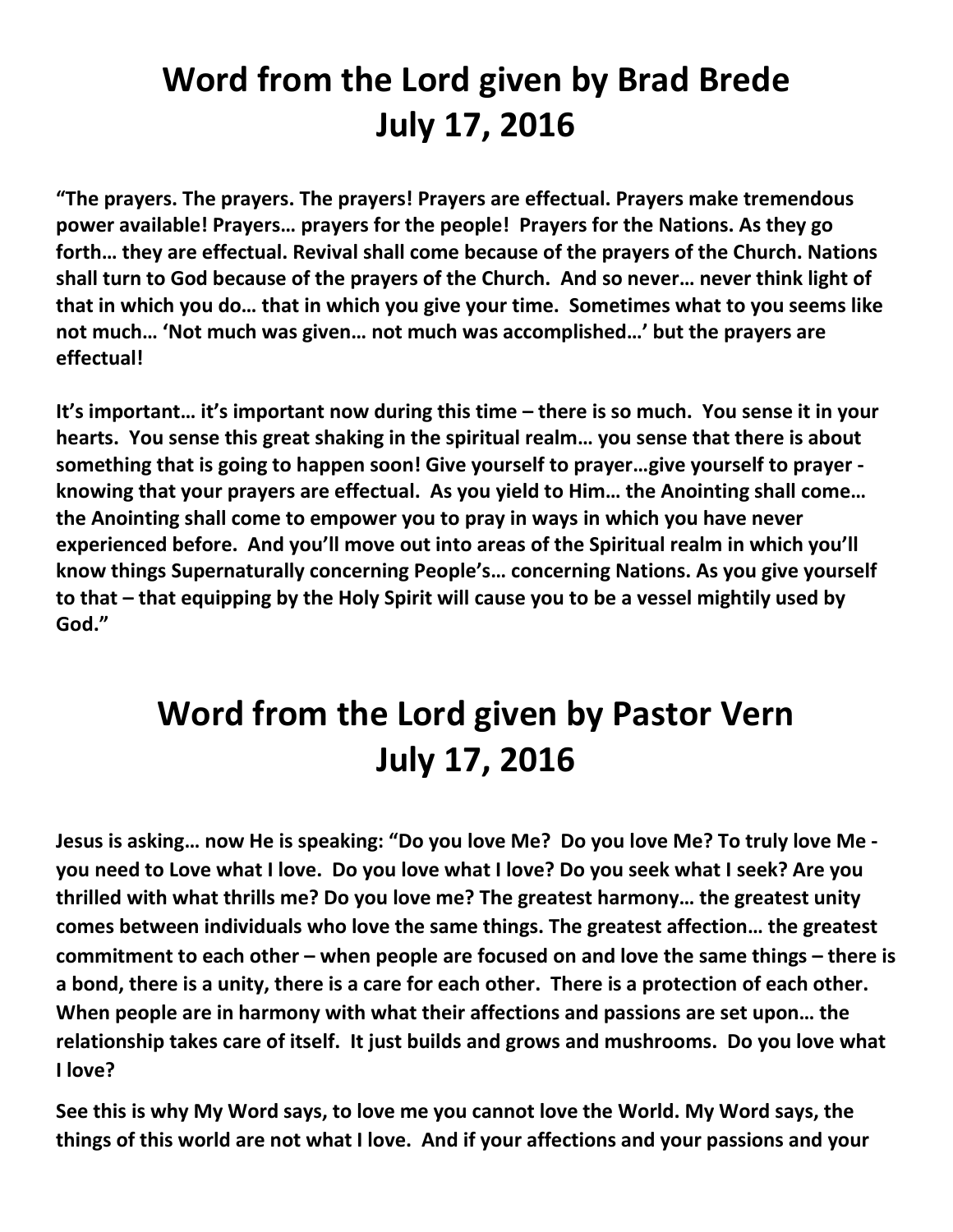**longings and desires are placed on those things, you are focused on something that I am not focused on. So the harmony, the agreement, the unity and oneness between you and I will shrink.** 

**That's why I said in My Word, love God with ALL your heart, soul, mind and strength. And to be a friend of the world will put you into a position eventually where you can even become my enemy.** 

**So I ask you again just to challenge you… do you love Me? Do you love what I love? Do you even know and understand what I love? For many the picture that has been painted of me, and who I am and what I crave and long for… has been so skewed by tradition and religion – that many of My People really don't understand what excites Me - what thrills Me - what lights Me up! Many don't understand what I love and what I'm passionate about and I long for. But I will explain it to you if you ask Me to. I will show you from My Word.** 

**I am passionate about seeing My People victorious in every area of their life. I came and died to give them the right and the power to totally walk above any restrictions of this earth. I am passionate about seeing people's lives so changed… so free… so full of the Kingdom of My Father. That I CRAVE after it… for not only you but for the entire world. Every being on this earth. I crave for them to walk in the freedom and the fullness of the Kingdom. I love that! I love to watch My People sing and dance and shout and be joyful! My heart breaks when you do not walk in victory. I take no pleasure in that. I love seeing My People rise above the circumstances of this world. Above the situations… above the problems. That ignites me! I'm passionate about that! I love seeing My People work with each other, walk with each other, commune with each other, help each other, pick each other up and bring the whole Body to a place of overcoming. That excites me as your Lord and your Master. I love that!** 

**I love it when My Spirit is alone with you and speaks to you, teaches you, prepares you and guides you. Takes of what is Mine and reveals it to you. I crave and long for those intimate moments that you have with My Spirit. I love that.** 

**And I love seeing people shake off the bondages that this earth and tradition and men and religion try to put on people. I love to see them shake them off. To praise and worship Me with Freedom! Disregarding anything anyone may say or think… making Me God, not them god, making Me God. I LOVE IT! Because now the way is open for Me to show myself to you as God. You opened it!** 

**I grieve when I watch people who are not free to worship and praise Me. They don't understand how to enter in or they don't want to enter in. They feel awkward. They feel**